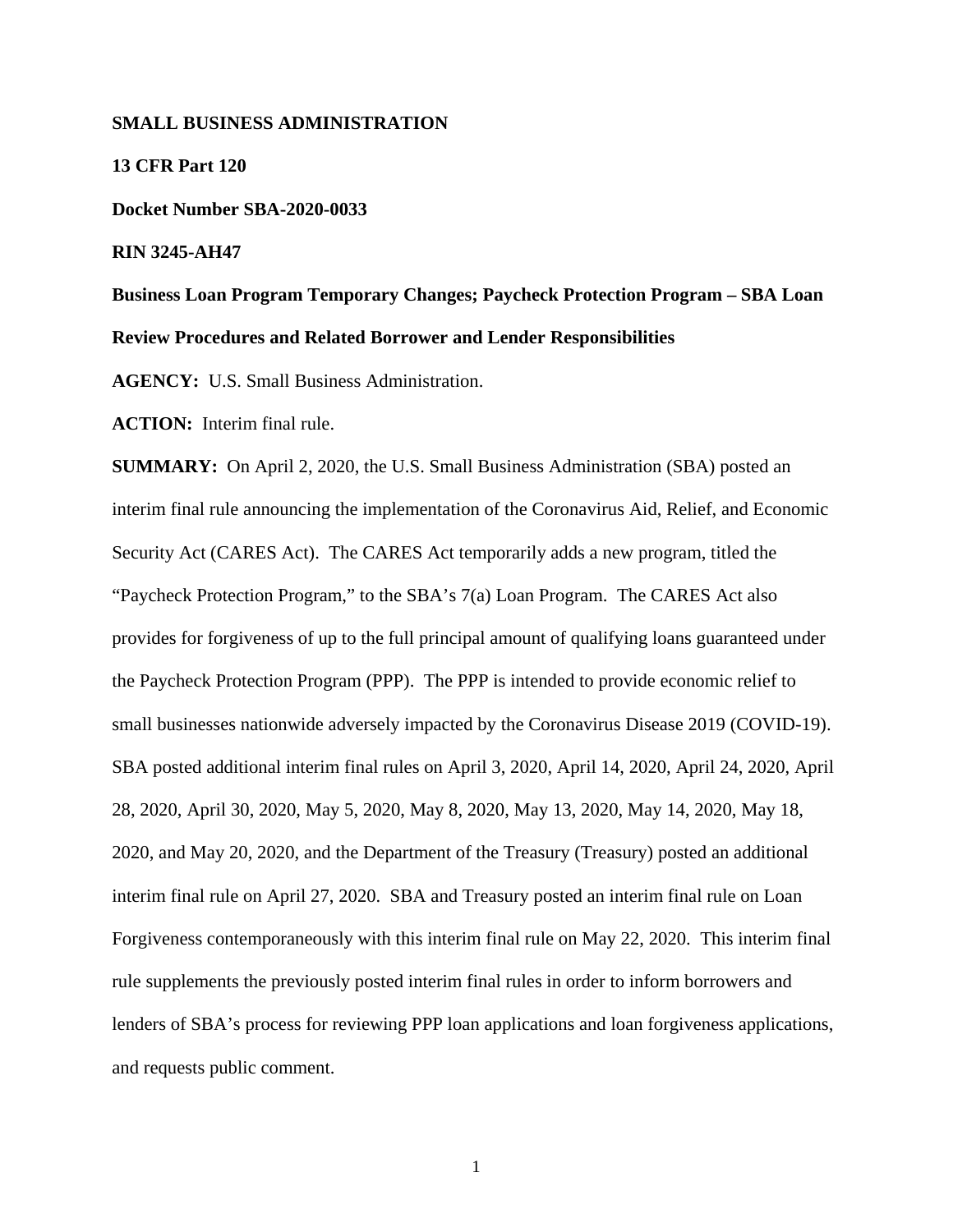DATES: Effective date: This rule is effective [INSERT DATE OF FILING AT THE OFFICE OF THE FEDERAL REGISTER].

Applicability date: This interim final rule applies to loan applications and loan forgiveness applications submitted under the Paycheck Protection Program.

Comment date: Comments must be received on or before [INSERT DATE 30 DAYS AFTER DATE OF PUBLICATION IN THE FEDERAL REGISTER].

ADDRESSES: You may submit comments, identified by number SBA-2020-0033 through the Federal eRulemaking Portal: http://www.regulations.gov. Follow the instructions for submitting comments. SBA will post all comments on www.regulations.gov. If you wish to submit confidential business information (CBI) as defined in the User Notice at www.regulations.gov, please send an email to ppp-ifr@sba.gov. Highlight the information that you consider to be CBI and explain why you believe SBA should hold this information as confidential. SBA will review the information and make the final determination whether it will publish the information. FOR FURTHER INFORMATION CONTACT: A Call Center Representative at 833-572-0502, or the local SBA Field Office; the list of offices can be found at https://www.sba.gov/tools/localassistance/districtoffices.

#### SUPPLEMENTARY INFORMATION:

I. Background Information

On March 13, 2020, President Trump declared the ongoing Coronavirus Disease 2019 (COVID-19) pandemic of sufficient severity and magnitude to warrant an emergency declaration for all States, territories, and the District of Columbia. With the COVID-19 emergency, many small businesses nationwide are experiencing economic hardship as a direct result of the Federal, State, tribal, and local public health measures that are being taken to minimize the public's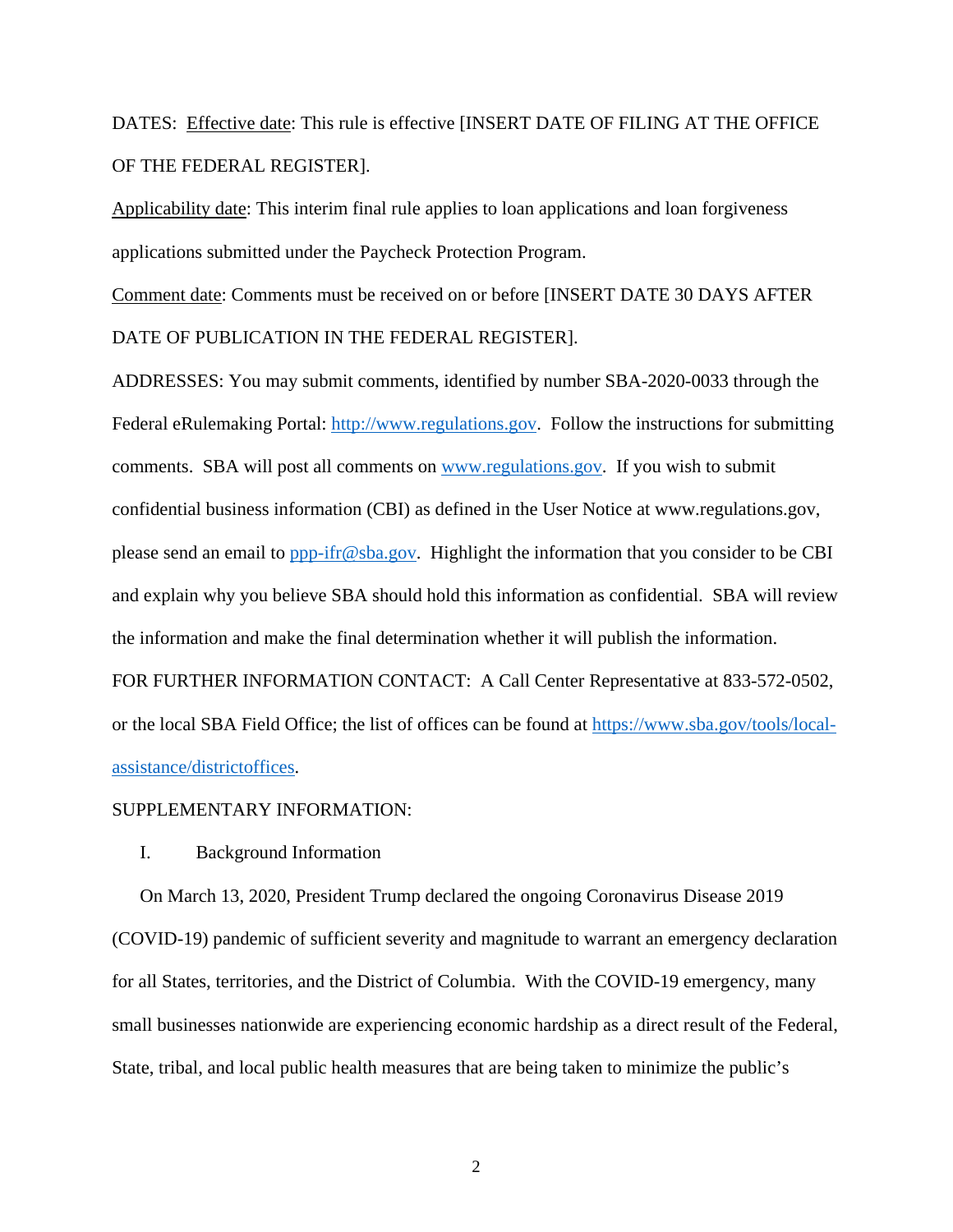exposure to the virus. These measures, some of which are government-mandated, are being implemented nationwide and include the closures of restaurants, bars, and gyms. In addition, based on the advice of public health officials, other measures, such as keeping a safe distance from others or even stay-at-home orders, are being implemented, resulting in a dramatic decrease in economic activity as the public avoids malls, retail stores, and other businesses.

On March 27, 2020, the President signed the Coronavirus Aid, Relief, and Economic Security Act (the CARES Act) (Pub. L. 116-136) to provide emergency assistance and health care response for individuals, families, and businesses affected by the coronavirus pandemic. The Small Business Administration (SBA) received funding and authority through the CARES Act to modify existing loan programs and establish a new loan program to assist small businesses nationwide adversely impacted by the COVID-19 emergency. Section 1102 of the CARES Act temporarily permits SBA to guarantee 100 percent of 7(a) loans under a new program titled the "Paycheck Protection Program." Section 1106 of the CARES Act provides for forgiveness of up to the full principal amount of qualifying loans guaranteed under the Paycheck Protection Program, and requires SBA to issue guidance and regulations implementing section 1106 within 30 days after the date of enactment of the CARES Act. On April 2, 2020, SBA posted its first PPP interim final rule (85 FR 20811) (the First Interim Final Rule) covering in part loan forgiveness. On April 8, 2020 and on April 26, 2020, SBA posted Frequently Asked Questions on loan forgiveness. On April 14, 2020, SBA posted another PPP interim final rule (85 FR 21747) covering in part loan forgiveness. On April 24, 2020, the President signed the Paycheck Protection Program and Health Care Enhancement Act (Pub. L. 116-139), which provided additional funding and authority for the Paycheck Protection Program.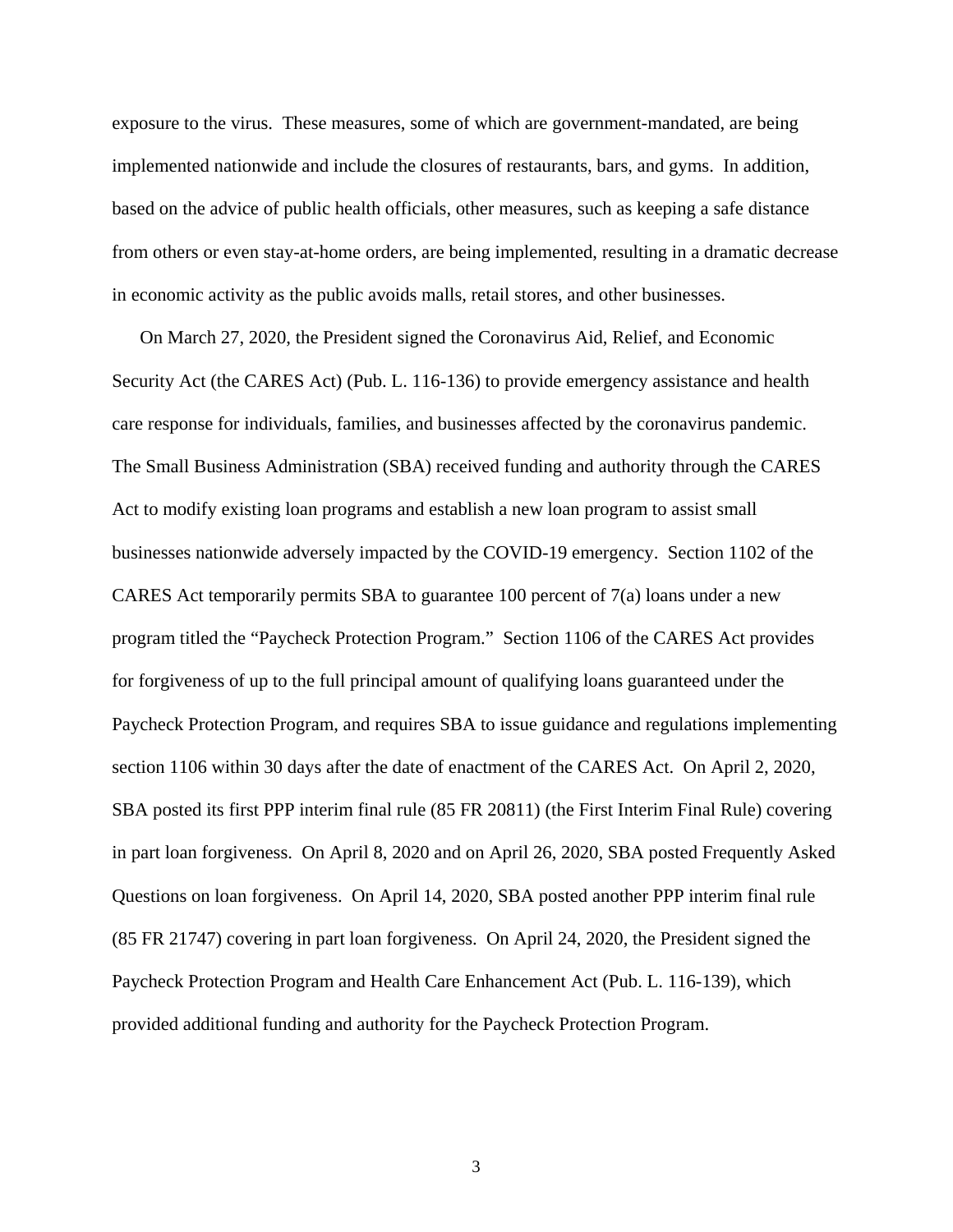As described below, this interim final rule informs borrowers and lenders of SBA's process for reviewing PPP loan applications and loan forgiveness applications. This interim final rule supplements the interim final rule on Loan Forgiveness posted contemporaneously with this interim final rule.

## II. Comments and Immediate Effective Date

The intent of the CARES Act is that SBA provide relief to America's small businesses expeditiously. This intent, along with the dramatic decrease in economic activity nationwide, provides good cause for SBA to dispense with the 30-day delayed effective date provided in the Administrative Procedure Act. Specifically, it is critical to meet lenders' and borrowers' need for clarity concerning loan forgiveness requirements as rapidly as possible because borrowers can seek loan forgiveness as early as eight-weeks following the date of disbursement of their PPP loans. Because the first PPP loans were disbursed after April 3, providing borrowers with certainty on SBA's process for reviewing PPP loan applications and loan forgiveness applications will enhance borrowers' ability to determine whether, and to what extent, they should apply for PPP loans and loan forgiveness, and thereby carry out the purposes of the CARES Act in keeping their workers employed and paid, while at the same time taking necessary steps to maximize eligible loan forgiveness amounts. An immediate effective date also is necessary for PPP lenders who generally will make the loan forgiveness determinations, as provided in the CARES Act. Specifically, an immediate effective date is necessary for lenders so that they will have both a degree of certainty and sufficient time to develop their systems and policies and procedures in order to timely process loan forgiveness applications.

This interim final rule supplements previous regulations and guidance on the discrete issues related to SBA's process for review of PPP loan applications and loan forgiveness applications.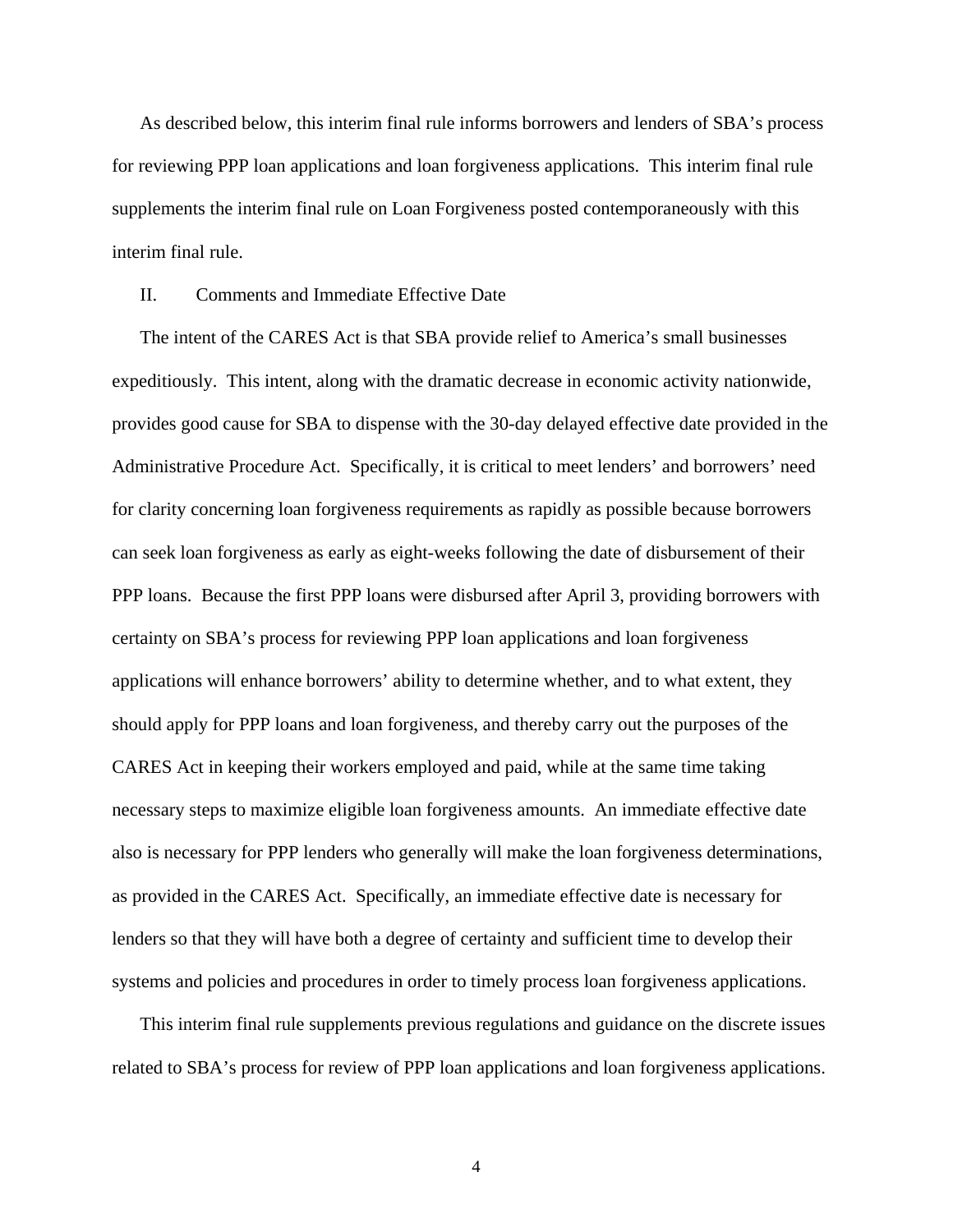This interim final rule is effective without advance notice and public comment because section 1114 of the CARES Act authorizes SBA to issue regulations to implement Title I of the CARES Act without regard to notice requirements. In addition, SBA has determined that there is good cause for dispensing with advance public notice and comment on the ground that it would be contrary to the public interest. Specifically, SBA has determined that advance notice and public comment would delay the ability of PPP borrowers to understand with certainty SBA's process for reviewing PPP loan applications and loan forgiveness applications. By providing a high degree of certainty to PPP borrowers through this interim final rule, PPP borrowers will be able to take immediate steps to maximize their loan forgiveness amounts. This rule is being issued to allow for immediate implementation of the forgiveness component of this program. Although this interim final rule is effective immediately, comments are solicited from interested members of the public on all aspects of this interim final rule, including section III below. These comments must be submitted on or before [INSERT DATE 30 DAYS AFTER DATE OF PUBLICATION IN THE FEDERAL REGISTER]. SBA will consider these comments and the need for making any revisions as a result of these comments.

III. Paycheck Protection Program Requirements for SBA Loan Review Procedures and Related Borrower and Lender Responsibilities

#### *Overview*

The CARES Act was enacted to provide immediate assistance to individuals, families, and organizations affected by the COVID-19 emergency. Among the provisions contained in the CARES Act are provisions authorizing SBA to temporarily guarantee loans under the Paycheck Protection Program (PPP). Loans under the PPP will be 100 percent guaranteed by SBA, and the full principal amount of the loans may qualify for loan forgiveness. Additional information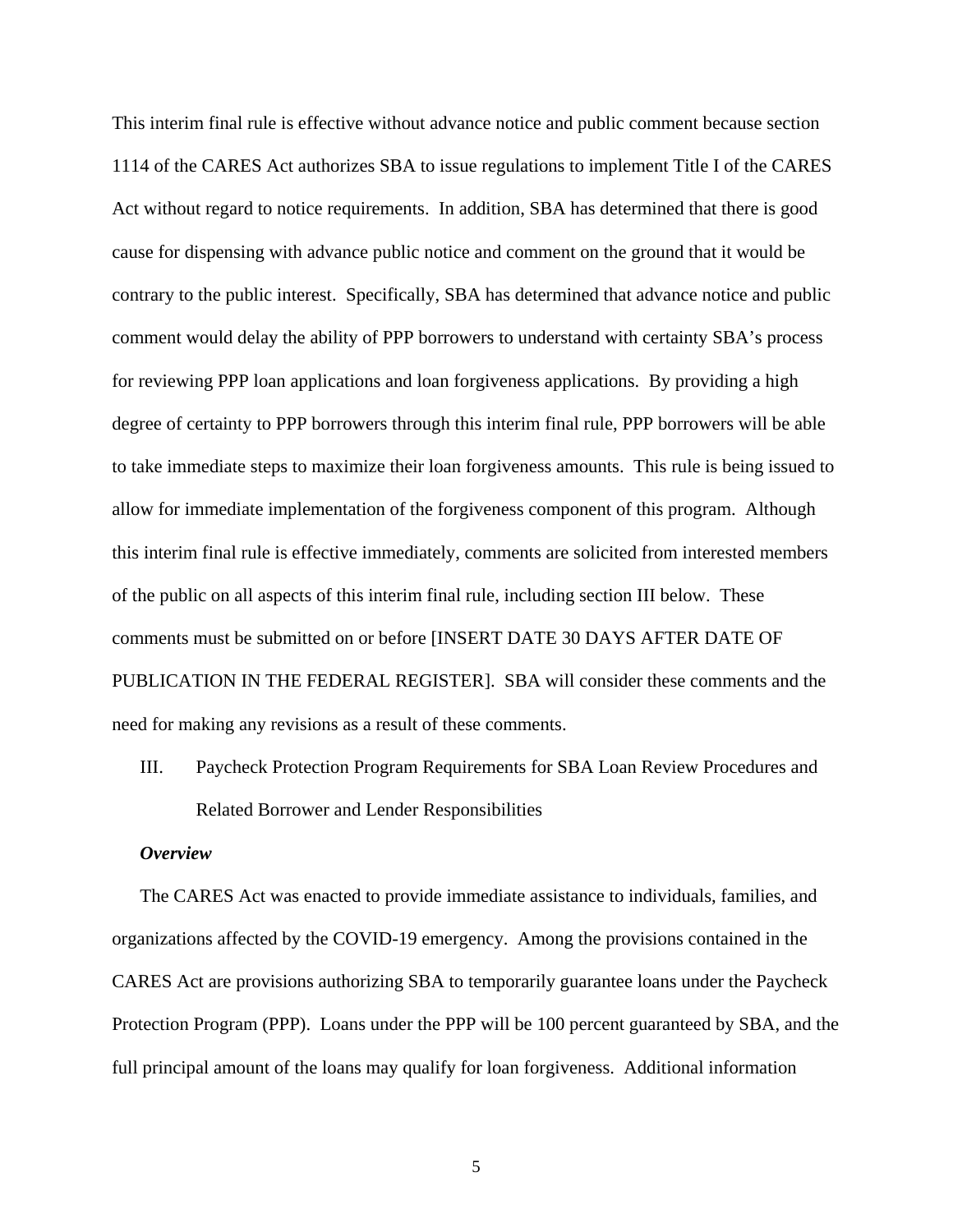about the PPP is available in interim final rules published by SBA and Treasury in the Federal Register (85 FR 20811, 85 FR 20817, 85 FR 21747, 85 FR 23450, 85 FR 23917, 85 FR 26321, 85 FR 26324, 85 FR 27287, 85 FR 29842, 85 FR 29845, 85 FR 29847, 85 FR 30835), as well as an SBA interim final rule posted on May 20, 2020 and an SBA and Treasury interim final rule posted on May 22, 2020 (collectively, the PPP Interim Final Rules).

Under the CARES Act, SBA is authorized to guarantee loans under the PPP, a new temporary 7(a) program, through June 30, 2020. The intent of the Act is that SBA provide relief to America's small businesses expeditiously, which is expressed in the Act by giving all lenders delegated authority and streamlining the requirements of the regular 7(a) loan program.

The Small Business Act authorizes the Administrator to conduct investigations to determine whether a recipient or participant in any assistance under a  $7(a)$  program, including the PPP, is ineligible for a loan, or has violated section  $7(a)$ , or any rule, regulation or order issued thereunder. 15 U.S.C. §  $634(b)(11)$ . Additionally, under section 7(a), the Administrator is empowered to make loans in cooperation with lenders through agreements to participate on a deferred (guaranteed) basis. 15 U.S.C. § 636(a). Further, the Administrator may make such rules and regulations as deemed necessary and take any and all actions determined to be necessary or desirable with respect to 7(a) loans. 15 U.S.C. § 634(b)(6) and (b)(7). Pursuant to these provisions of the Small Business Act, SBA has issued regulations establishing the standards by which it will investigate whether a loan met program requirements and the circumstances under which SBA will be released from liability on a guarantee for such a loan. 13 CFR 120.524.

In light of the structure of the PPP program established by the CARES Act and the PPP Interim Final Rules, in which loans and loan forgiveness are provided based on the borrower's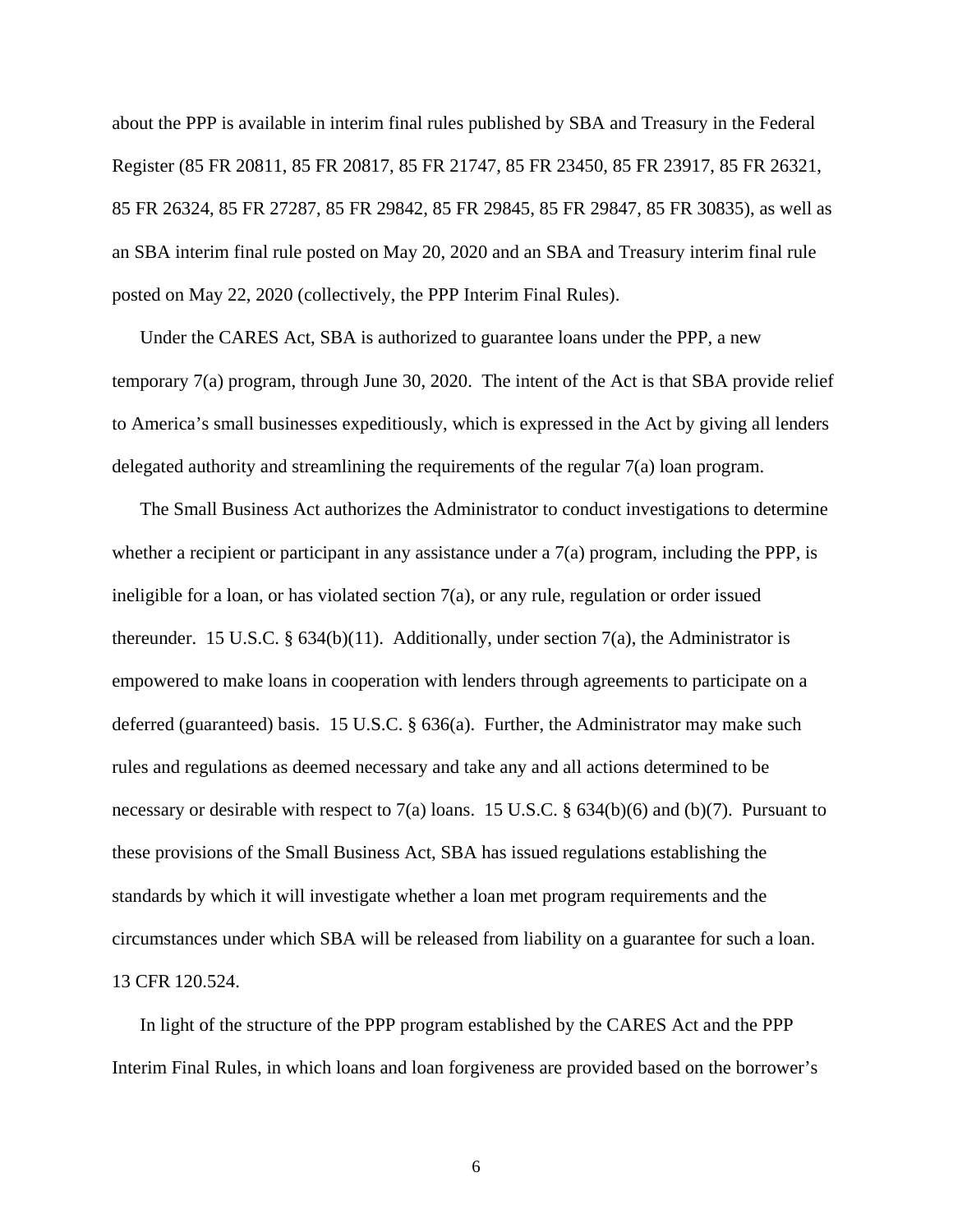certifications and documentation provided by the borrower, the Administrator, in consultation with the Secretary of the Treasury (Secretary), has determined that it is appropriate to adopt additional procedures and criteria through which SBA will review whether an action by the borrower has resulted in its receipt of a PPP loan that did not meet program requirements.<sup>[1](#page-6-0)</sup> SBA's review of borrower certifications and representations regarding the borrower's eligibility for a PPP loan and loan forgiveness, and the borrower's use of PPP loan proceeds, is essential to ensure that PPP loans are directed to the entities Congress intended, and that PPP loan proceeds are used for the purposes Congress required, including the CARES Act's central purpose of keeping workers paid and employed.

## *1. SBA Reviews of Individual PPP Loans*

*a. Will SBA review individual PPP loans?*

Yes. SBA may review any PPP loan, as the Administrator deems appropriate, as described below.

#### *b. What borrower representations and statements will SBA review?*

The Administrator is authorized to review the following:

Borrower Eligibility: The Administrator may review whether a borrower is eligible for the PPP loan based on the provisions of the CARES Act, the rules and guidance available at the time of the borrower's PPP loan application, and the terms of the borrower's loan application. See FAQ 17 (posted April 6, [2](#page-6-1)020).<sup>2</sup> These include, but are not limited to, SBA's regulations under 13 CFR 120.110 (as modified and clarified by the PPP Interim Final Rules) and 13 CFR 121.301(f) and the information, certifications, and

l

<span id="page-6-0"></span><sup>&</sup>lt;sup>1</sup> This interim final rule is an exercise of SBA's rulemaking authority under 15 U.S.C. 634(b), 15 U.S.C. 633(d), and 5 U.S.C. App., Reorg. Plan No. 4 of 1965, 11(b), 13(a) (abolishing Loan Policy Board and transferring functions to the Administrator); and CARES Act sections 1106(k) and 1114.

<span id="page-6-1"></span><sup>2</sup> https://www.sba.gov/document/support--faq-lenders-borrowers.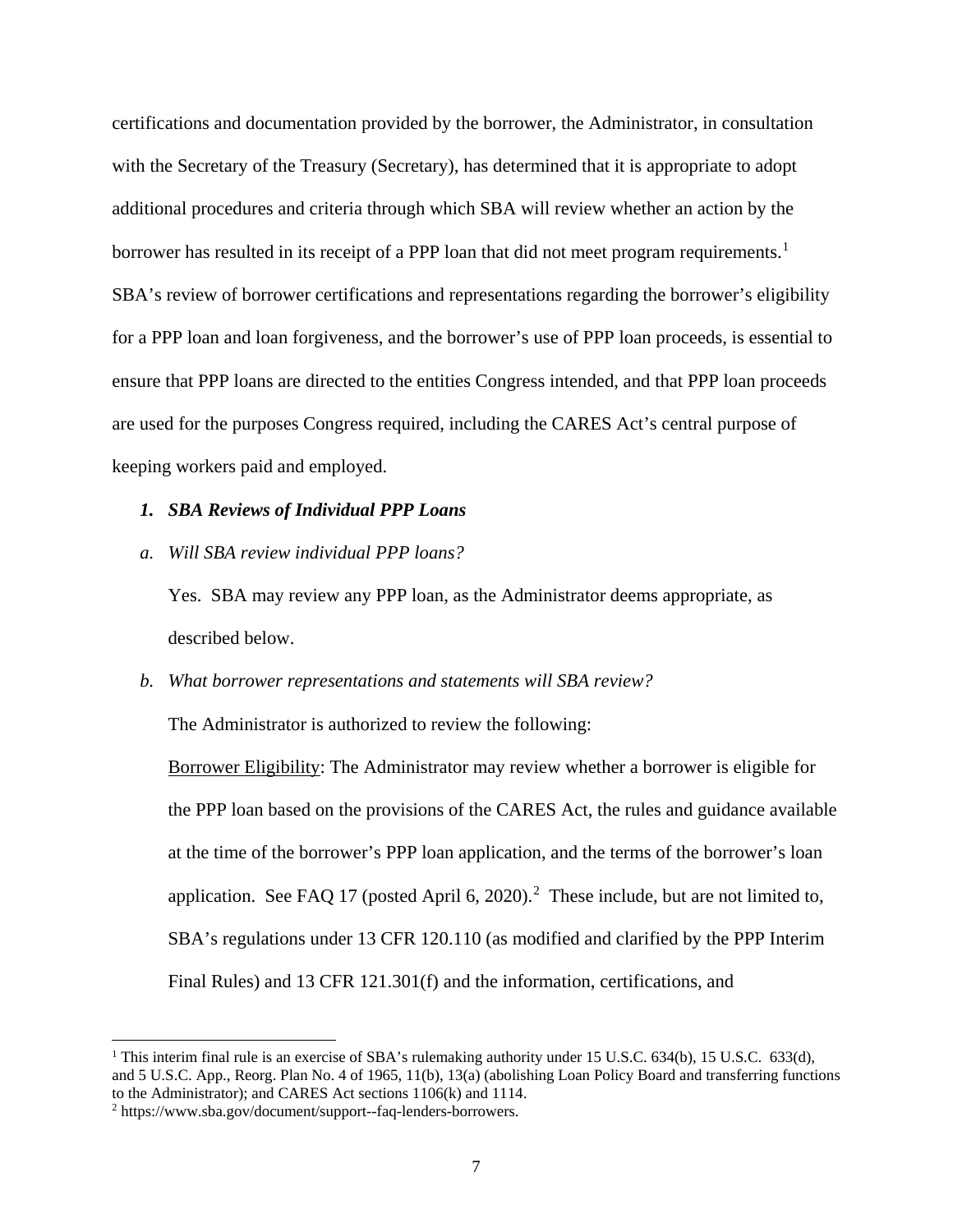representations on the Borrower Application Form (SBA Form 2483 or lender's equivalent form) and Loan Forgiveness Application Form (SBA Form 3508 or lender's equivalent form).

Loan Amounts and Use of Proceeds: The Administrator may review whether a borrower calculated the loan amount correctly and used loan proceeds for the allowable uses specified in the CARES Act.

Loan Forgiveness Amounts: The Administrator may review whether a borrower is entitled to loan forgiveness in the amount claimed on the borrower's Loan Forgiveness Application (SBA Form 3508 or lender's equivalent form).

*c. When will SBA undertake a loan review?*

For a PPP loan of any size, SBA may undertake a review at any time in SBA's discretion. For example, SBA may review a loan if the loan documentation submitted to SBA by the lender or any other information indicates that the borrower may be ineligible for a PPP loan, or may be ineligible to receive the loan amount or loan forgiveness amount claimed by the borrower. 13 CFR 120.524(c). As noted on the Loan Forgiveness Application Form, the borrower must retain PPP documentation in its files for six years after the date the loan is forgiven or repaid in full, and permit authorized representatives of SBA, including representatives of its Office of Inspector General, to access such files upon request.

Lenders must comply with applicable SBA requirements for records retention, which for Federally regulated lenders means compliance with the requirements of their federal financial institution regulator and for SBA supervised lenders (as defined in 13 CFR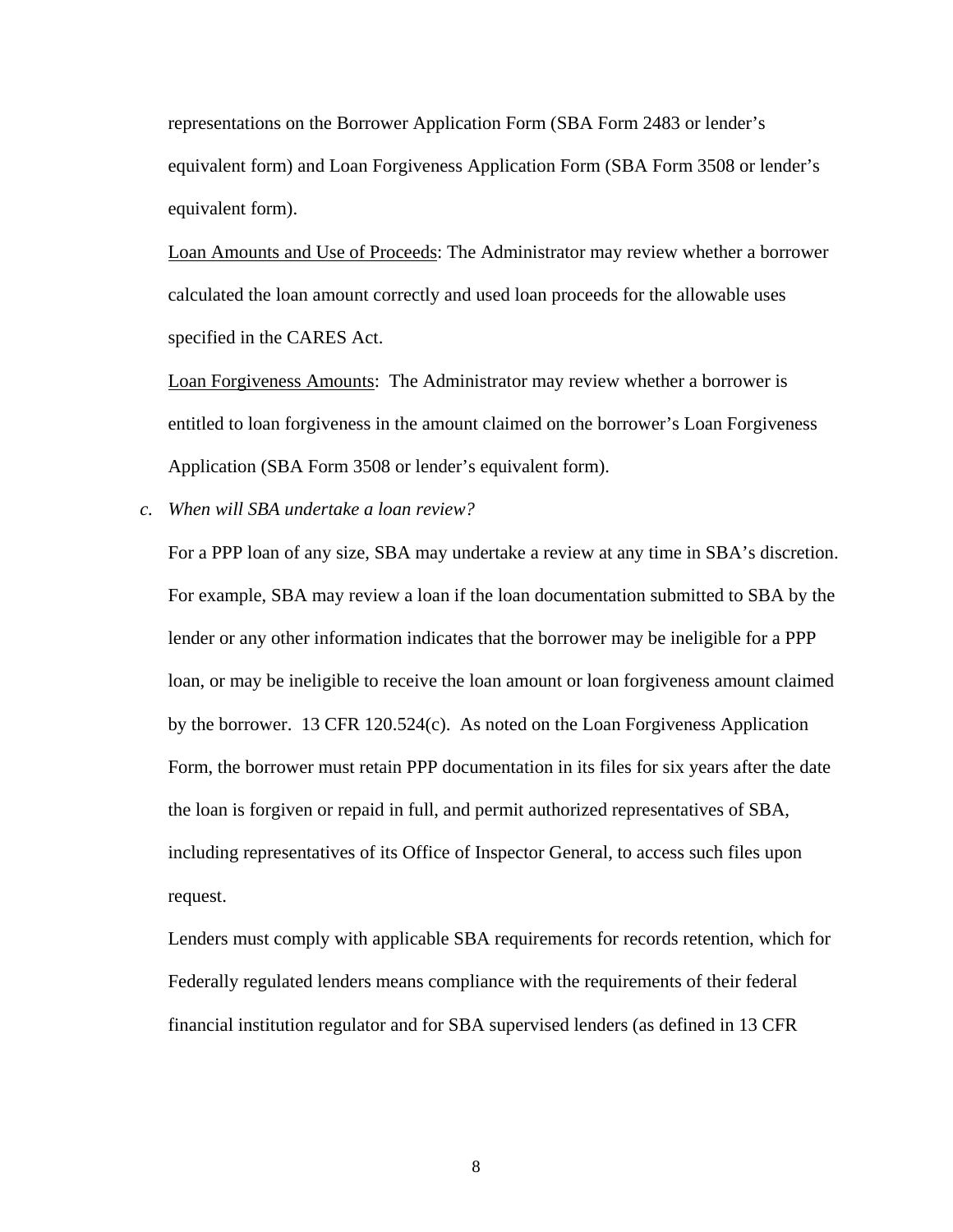120.10 and including PPP lenders with authority under SBA Form 3507) means compliance with 13 CFR 120.461.

# *d. Will I have the opportunity to respond to SBA's questions in a review?*

Yes. If loan documentation submitted to SBA by the lender or any other information indicates that the borrower may be ineligible for a PPP loan or may be ineligible to receive the loan amount or loan forgiveness amount claimed by the borrower, SBA will require the lender to contact the borrower in writing to request additional information. SBA may also request information directly from the borrower. The lender will provide any additional information provided to it by the borrower to SBA. SBA will consider all information provided by the borrower in response to such an inquiry.

Failure to respond to SBA's inquiry may result in a determination that the borrower was ineligible for a PPP loan or ineligible to receive the loan amount or loan forgiveness amount claimed by the borrower.

*e. If SBA determines that a borrower is ineligible for a PPP loan, can the loan be forgiven?*  No. If SBA determines that a borrower is ineligible for the PPP loan, SBA will direct the lender to deny the loan forgiveness application. Further, if SBA determines that the borrower is ineligible for the loan amount or loan forgiveness amount claimed by the borrower, SBA will direct the lender to deny the loan forgiveness application in whole or in part, as appropriate. SBA may also seek repayment of the outstanding PPP loan balance or pursue other available remedies.

Section 1106(b) of the CARES Act provides for forgiveness of a PPP loan only if the borrower is an "eligible recipient." The Administrator has determined that to be an eligible recipient that is entitled to forgiveness under section 1106(b), the borrower must be an "eligible recipient" under 15 U.S.C.  $\S$  636(a)(36)(A)(iv) and rules and guidance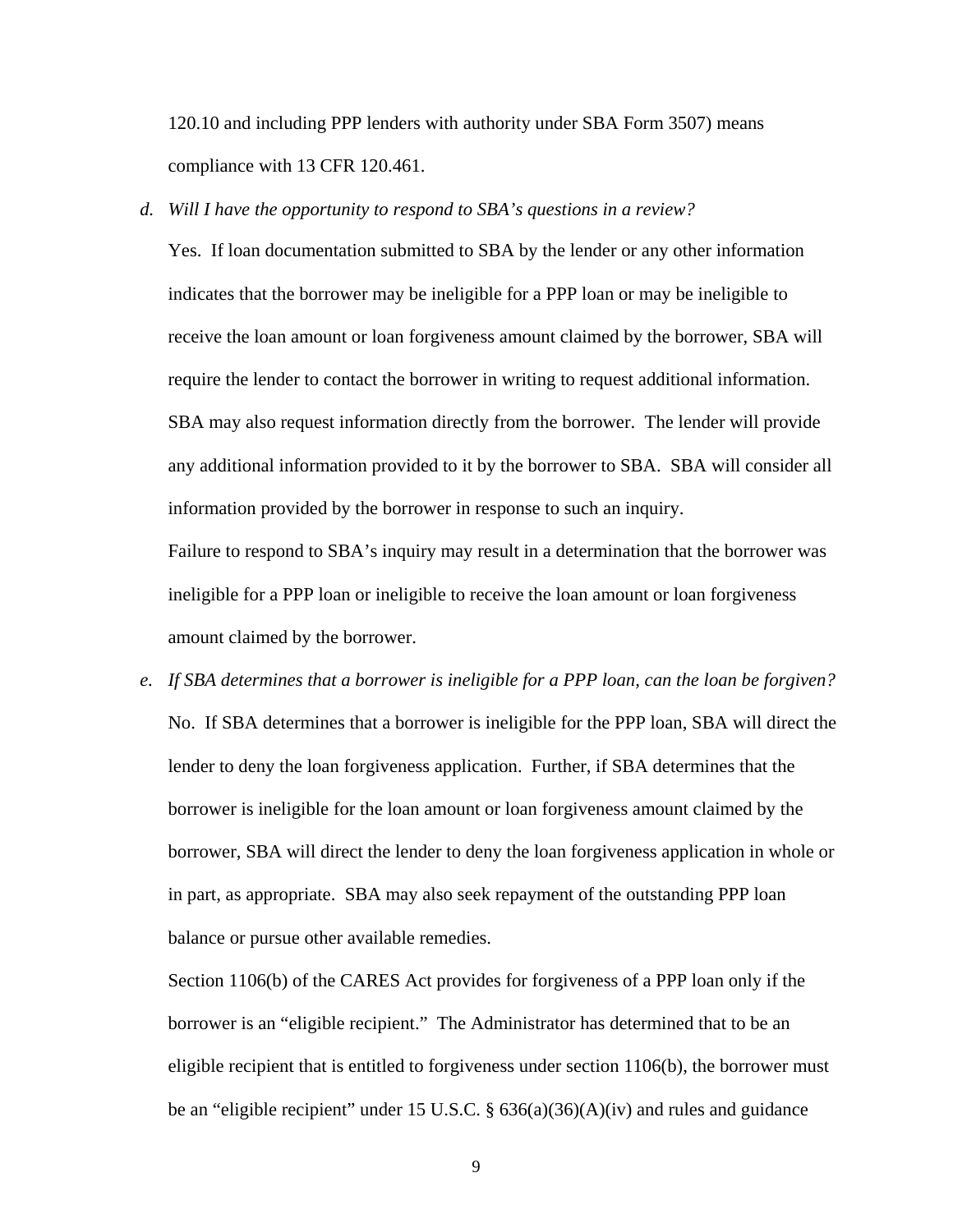available at the time of the borrower's loan application. This requirement promotes the public interest, aligns SBA's functions with other governmental policies, and appropriately carries out the CARES Act's PPP provisions, including by preventing evasion of the requirements for PPP loan eligibility and ensuring program integrity with respect to this emergency financial assistance program. It is also consistent with the CARES Act's nonrecourse provision, 15 U.S.C.  $\S$  636(a)(36)(F)(v), which limits SBA's recourse against individual shareholders, members, or partners of a PPP borrower for nonpayment of a PPP loan only if the borrower is an eligible recipient of the loan. Accordingly, the PPP Loan Forgiveness Application (SBA Form 3508 or lender's equivalent form) notes that SBA may direct a lender to disapprove a borrower's loan forgiveness application if SBA determines that the borrower does not qualify as an eligible recipient for the PPP loan.

*f. May a borrower appeal SBA's determination that the borrower is ineligible for a PPP loan or ineligible for the loan amount or the loan forgiveness amount claimed by the borrower?*

Yes. SBA intends to issue a separate interim final rule addressing this process.

## *2. The Loan Forgiveness Process for Lenders*

*a. What should a lender review?* 

For all PPP Loan Forgiveness Applications, each lender shall:

i. Confirm receipt of the borrower certifications contained in the Loan Forgiveness Application Form.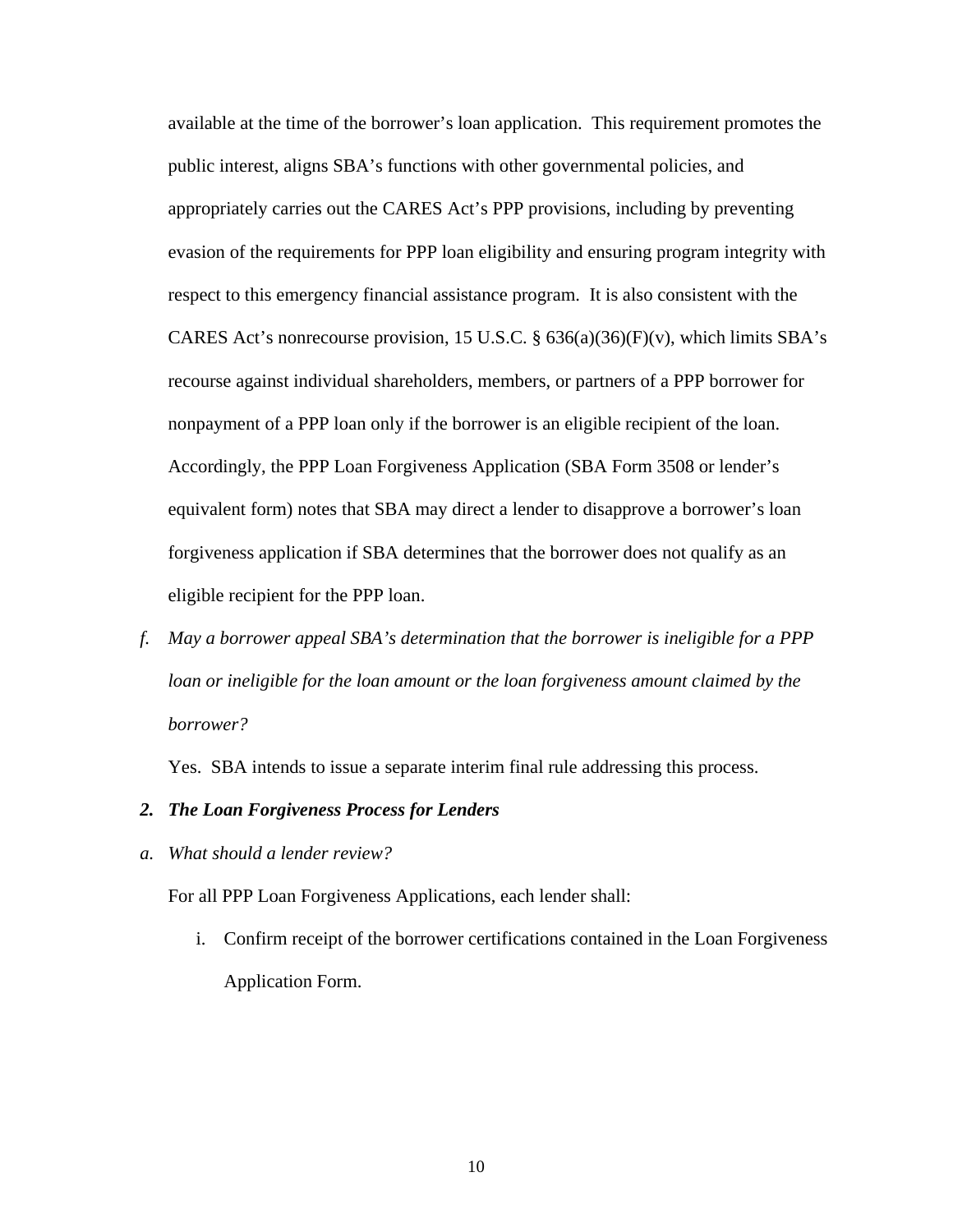- ii. Confirm receipt of the documentation borrowers must submit to aid in verifying payroll and nonpayroll costs, as specified in the instructions to the Loan Forgiveness Application Form.
- iii. Confirm the borrower's calculations on the borrower's Loan Forgiveness Application, including the dollar amount of the (A) Cash Compensation, Non-Cash Compensation, and Compensation to Owners claimed on Lines 1, 4, 6, 7, 8, and 9 on PPP Schedule A and (B) Business Mortgage Interest Payments, Business Rent or Lease Payments, and Business Utility Payments claimed on Lines 2, 3, and 4 on the PPP Loan Forgiveness Calculation Form, by reviewing the documentation submitted with the Loan Forgiveness Application.
- iv. Confirm that the borrower made the calculation on Line 10 of the Loan Forgiveness Calculation Form correctly, by dividing the borrower's Eligible Payroll Costs claimed on Line 1 by 0.75.

Providing an accurate calculation of the loan forgiveness amount is the responsibility of the borrower, and the borrower attests to the accuracy of its reported information and calculations on the Loan Forgiveness Application. Lenders are expected to perform a good-faith review, in a reasonable time, of the borrower's calculations and supporting documents concerning amounts eligible for loan forgiveness. For example, minimal review of calculations based on a payroll report by a recognized third-party payroll processor would be reasonable. By contrast, if payroll costs are not documented with such recognized sources, more extensive review of calculations and data would be appropriate. The borrower shall not receive forgiveness without submitting all required documentation to the lender.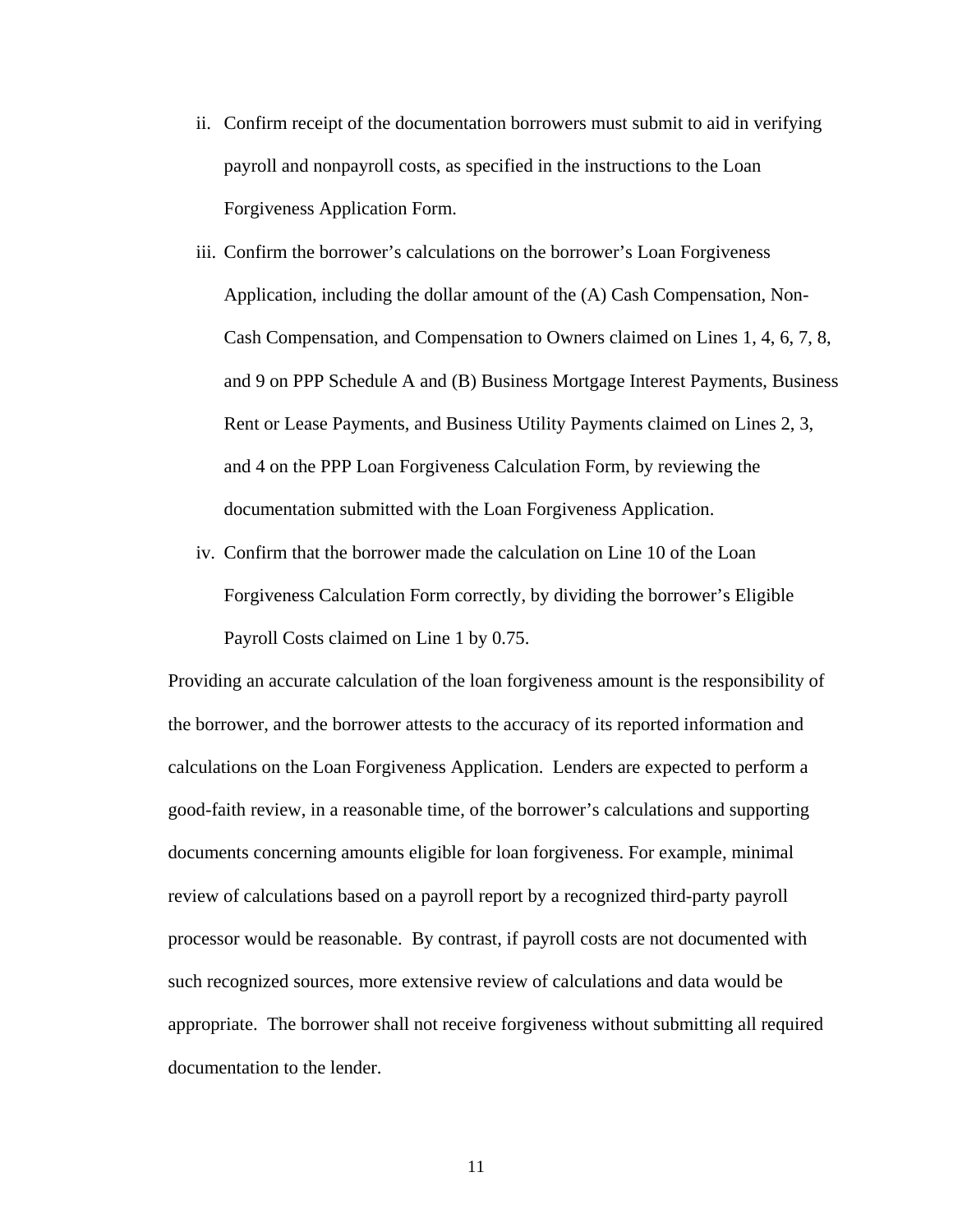As the First Interim Final Rule<sup>[3](#page-11-0)</sup> indicates, lenders may rely on borrower representations. If the lender identifies errors in the borrower's calculation or material lack of substantiation in the borrower's supporting documents, the lender should work with the borrower to remedy the issue. As stated in paragraph III.3.c of the First Interim Final Rule, the lender does not need to independently verify the borrower's reported information if the borrower submits documentation supporting its request for loan forgiveness and attests that it accurately verified the payments for eligible costs.

*b. What is the timeline for the lender's decision on a loan forgiveness application?* The lender must issue a decision to SBA on a loan forgiveness application not later than 60 days after receipt of a complete loan forgiveness application from the borrower. That decision may take the form of an approval (in whole or in part); denial; or (if directed by SBA) a denial without prejudice due to a pending SBA review of the loan for which forgiveness is sought. In the case of a denial without prejudice, the borrower may subsequently request that the lender reconsider its application for loan forgiveness, unless SBA has determined that the borrower is ineligible for a PPP loan. The Administrator has determined that this process appropriately balances the need for efficient processing of loan forgiveness applications with considerations of program integrity, including affording SBA the opportunity to ensure that borrower representations and certifications (including concerning eligibility for a PPP loan) were accurate.

When the lender issues its decision to SBA approving the application (in whole or in part), it must include (1) the PPP Loan Forgiveness Calculation Form; (2) PPP Schedule A; and (3) the (optional) PPP Borrower Demographic Information Form (if submitted to

l

<span id="page-11-0"></span><sup>3</sup> 85 FR 20811, 20815-20816 (April 15, 2020).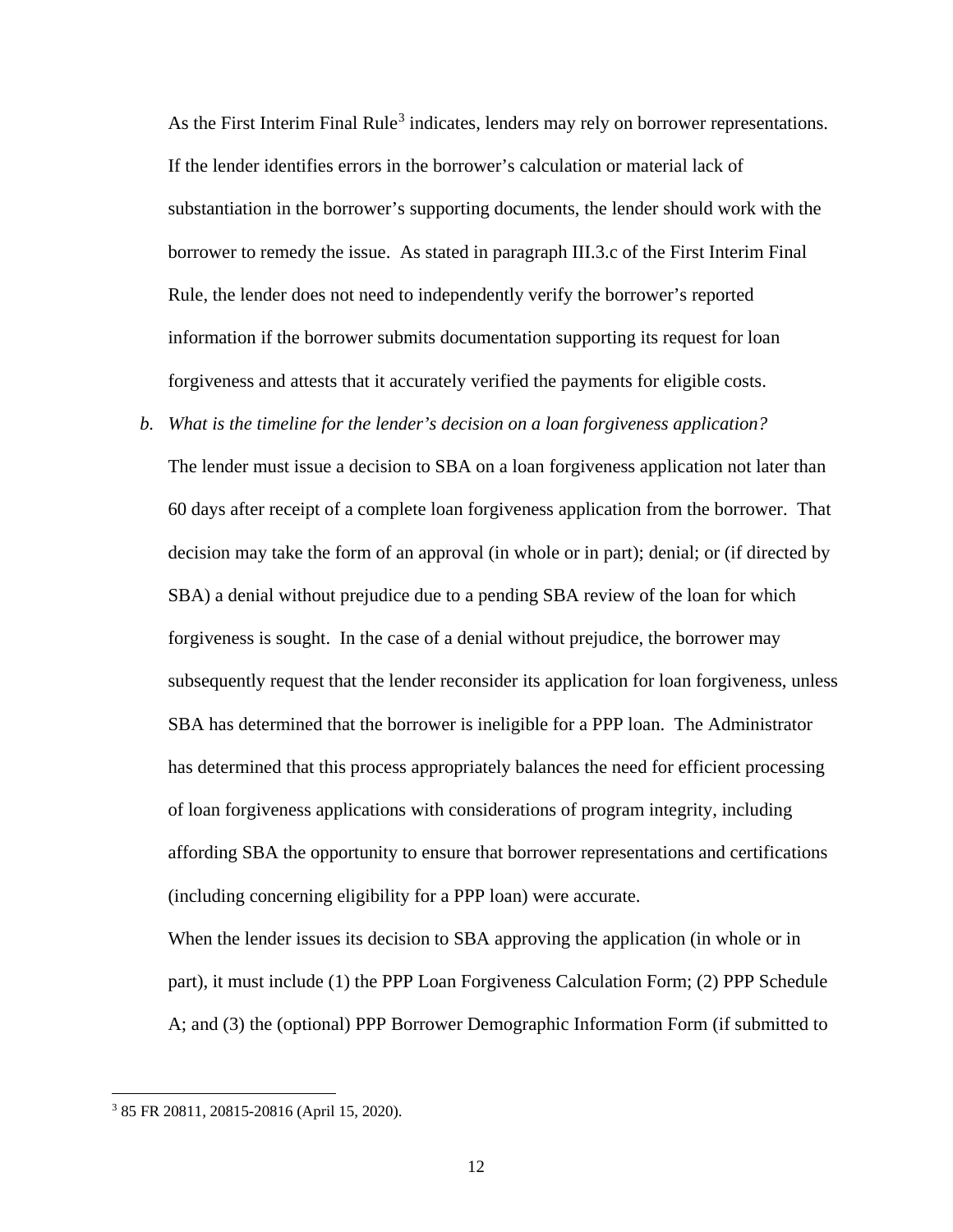the lender). The lender must confirm that the information provided by the lender to SBA accurately reflects lender's records for the loan, and that the lender has made its decision in accordance with the requirements set forth in 2.a. If the lender determines that the borrower is entitled to forgiveness of some or all of the amount applied for under the statute and applicable regulations, the lender must request payment from SBA at the time the lender issues its decision to SBA. SBA will, subject to any SBA review of the loan or loan application, remit the appropriate forgiveness amount to the lender, plus any interest accrued through the date of payment, not later than 90 days after the lender issues its decision to SBA. If applicable, SBA will deduct EIDL Advance Amounts from the forgiveness amount remitted to the Lender as required by section  $1110(e)(6)$  of the CARES Act.

When the lender issues its decision to SBA determining that the borrower is not entitled to forgiveness in any amount, the lender must provide SBA with the reason for its denial, together with (1) the PPP Loan Forgiveness Calculation Form; (2) PPP Schedule A; and (3) the (optional) PPP Borrower Demographic Information Form (if submitted to the lender). The lender must confirm that the information provided by the lender to SBA accurately reflects lender's records for the loan, and that the lender has made its decision in accordance with the requirements set forth in 2.a. The lender must also notify the borrower in writing that the lender has issued a decision to SBA denying the loan forgiveness application. SBA reserves the right to review the lender's decision in its sole discretion. Within 30 days of notice from the lender, a borrower may request that SBA review the lender's decision by reviewing the loan in accordance with 2.c. below.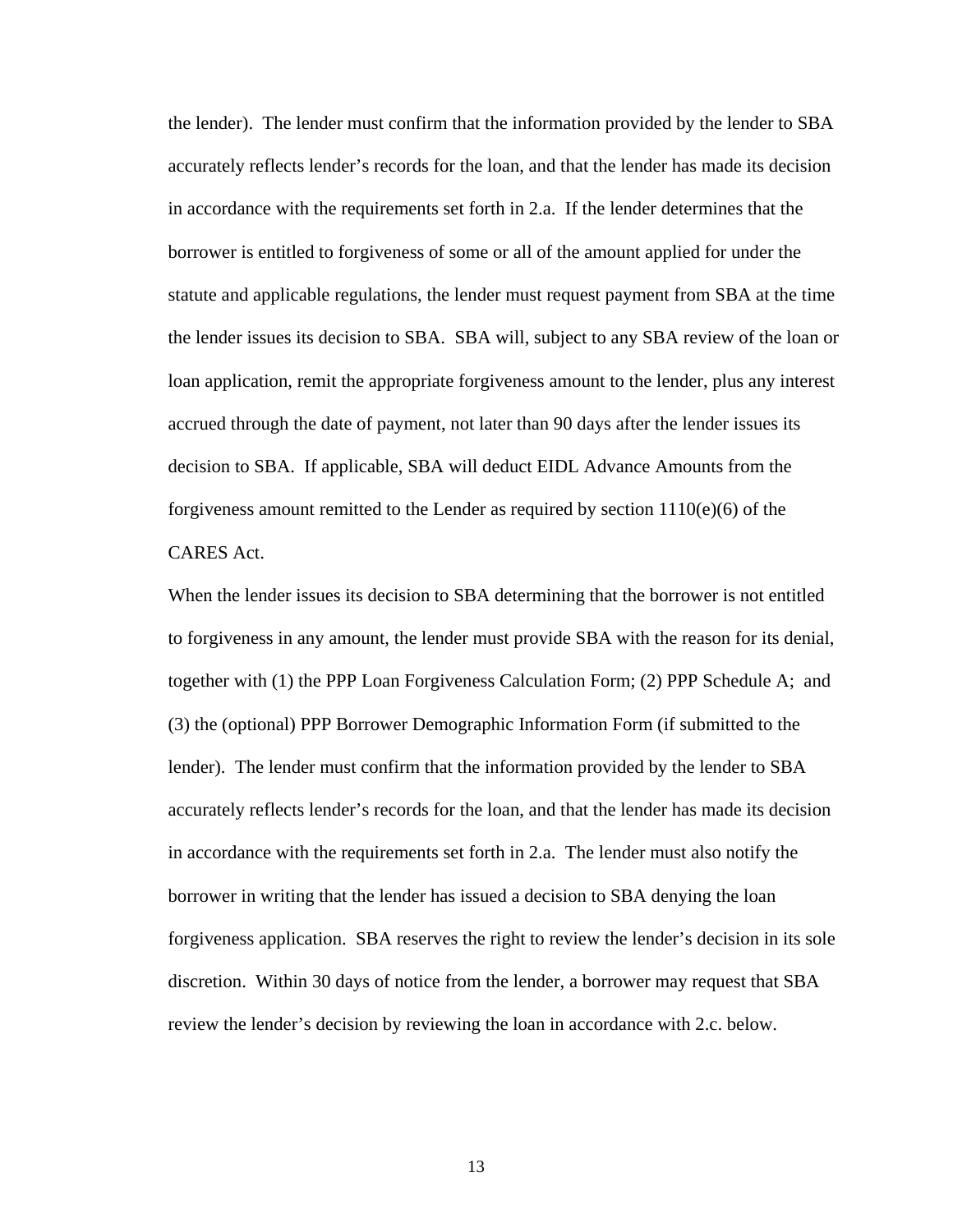Enabling SBA to use the statutory 90-day period to review the PPP loan and forgiveness documentation is an appropriate procedural protection to prevent fraud or misuse of PPP funds, ensure that recipients of PPP loans are within the scope of entities that the CARES Act is intended to assist, and confirm compliance with the PPP requirements set forth in the statute, rules, and guidance. This protection is also important in light of the large number and diverse types of PPP lenders, many of which were not previously SBA participating lenders and which were approved rapidly in order to enable financial assistance to be provided as rapidly as feasible to millions of small businesses. SBA will use the 90-day period to help ensure that applicable legal requirements have been satisfied.

SBA will issue additional procedures on the process for advance purchase of PPP loans.

*c. What should a lender do if it receives notice that SBA is reviewing a loan?* 

SBA may begin a review of any PPP loan of any size at any time in SBA's discretion. If SBA undertakes such a review, SBA will notify the lender in writing and the lender must notify the borrower in writing within five business days of receipt.

Within five business days of receipt of such notice, the lender shall transmit to SBA electronic copies of the following:

- i. The Borrower Application Form (SBA Form 2483 or lender's equivalent form) and all supporting documentation provided by the borrower.
- ii. The Loan Forgiveness Application (SBA Form 3508 or lender's equivalent form), and all supporting documentation provided by the borrower (if the lender has received such application). If the lender receives such application after it receives notice that SBA has commenced a loan review, the lender shall transmit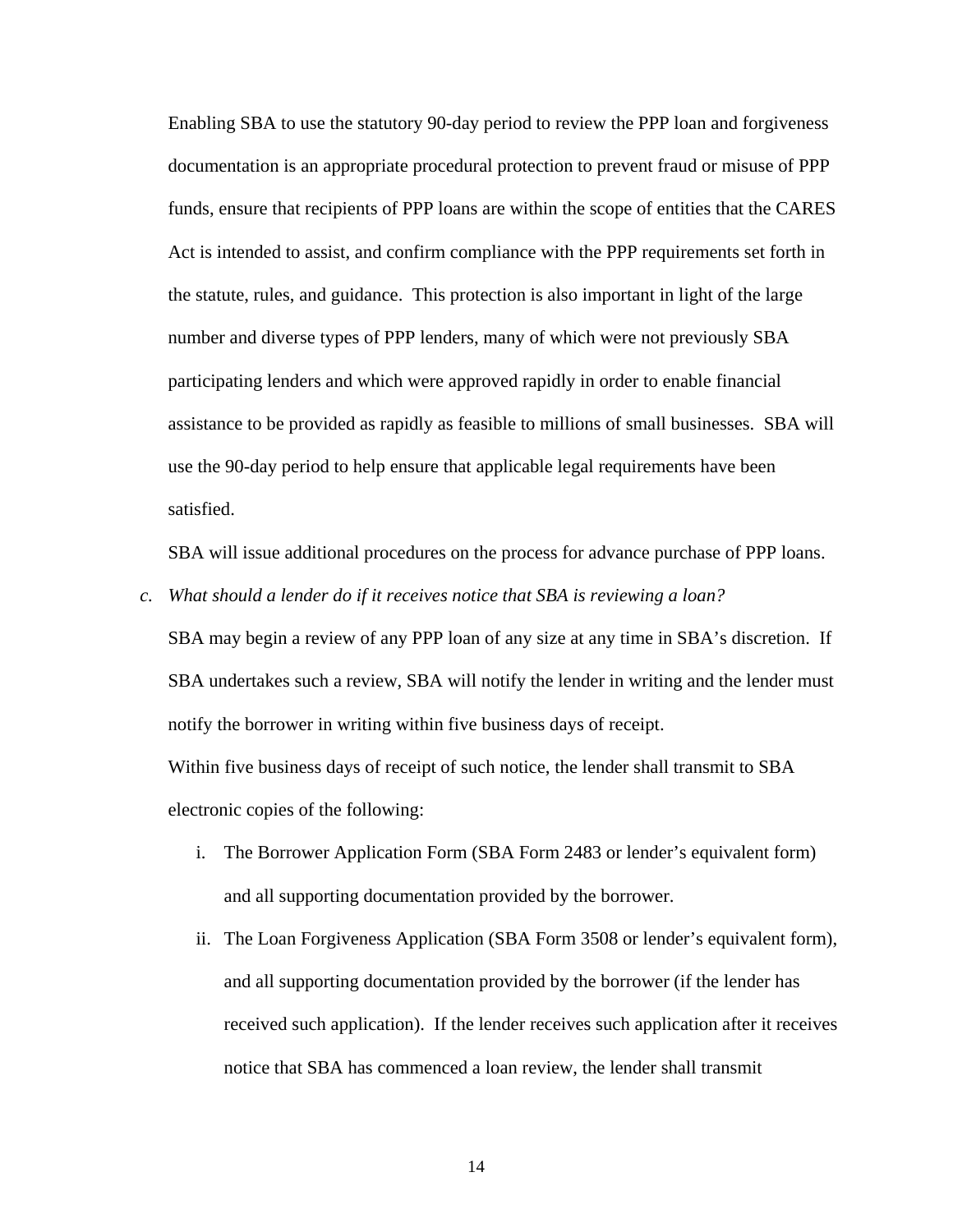electronic copies of the application and all supporting documentation provided by the borrower to SBA within five business days of receipt. The lender must also request that the borrower provide the lender with a copy of the Schedule A Worksheet to the Loan Forgiveness Application, and the lender must submit the worksheet to SBA within 5 business days of receipt from the borrower.

- iii. A signed and certified transcript of account.
- iv. A copy of the executed note evidencing the PPP loan.
- v. Any other documents related to the loan requested by SBA.

If SBA has notified the lender that SBA has commenced a loan review, the lender shall not approve any application for loan forgiveness for such loan until SBA notifies the lender in writing that SBA has completed its review.

## *3. Lender Fees*

- *a. Is the lender eligible for a processing fee if SBA determines that a borrower is ineligible?* No. If SBA conducts a loan review and determines that the borrower was ineligible for a PPP loan, the lender is not eligible for a processing fee.
- *b. Are lender processing fees subject to clawback if SBA determines that a borrower is ineligible?*

Yes. For any SBA-reviewed PPP loan, if within one year after the loan was disbursed SBA determines that a borrower was ineligible for a PPP loan based on the provisions of the CARES Act or applicable rules or guidance available at the time of the borrower's loan application, or the terms of the loan application, SBA will seek repayment of the lender processing fee from the lender. However, SBA's determination of borrower eligibility will have no effect on SBA's guaranty of the loan if the lender has complied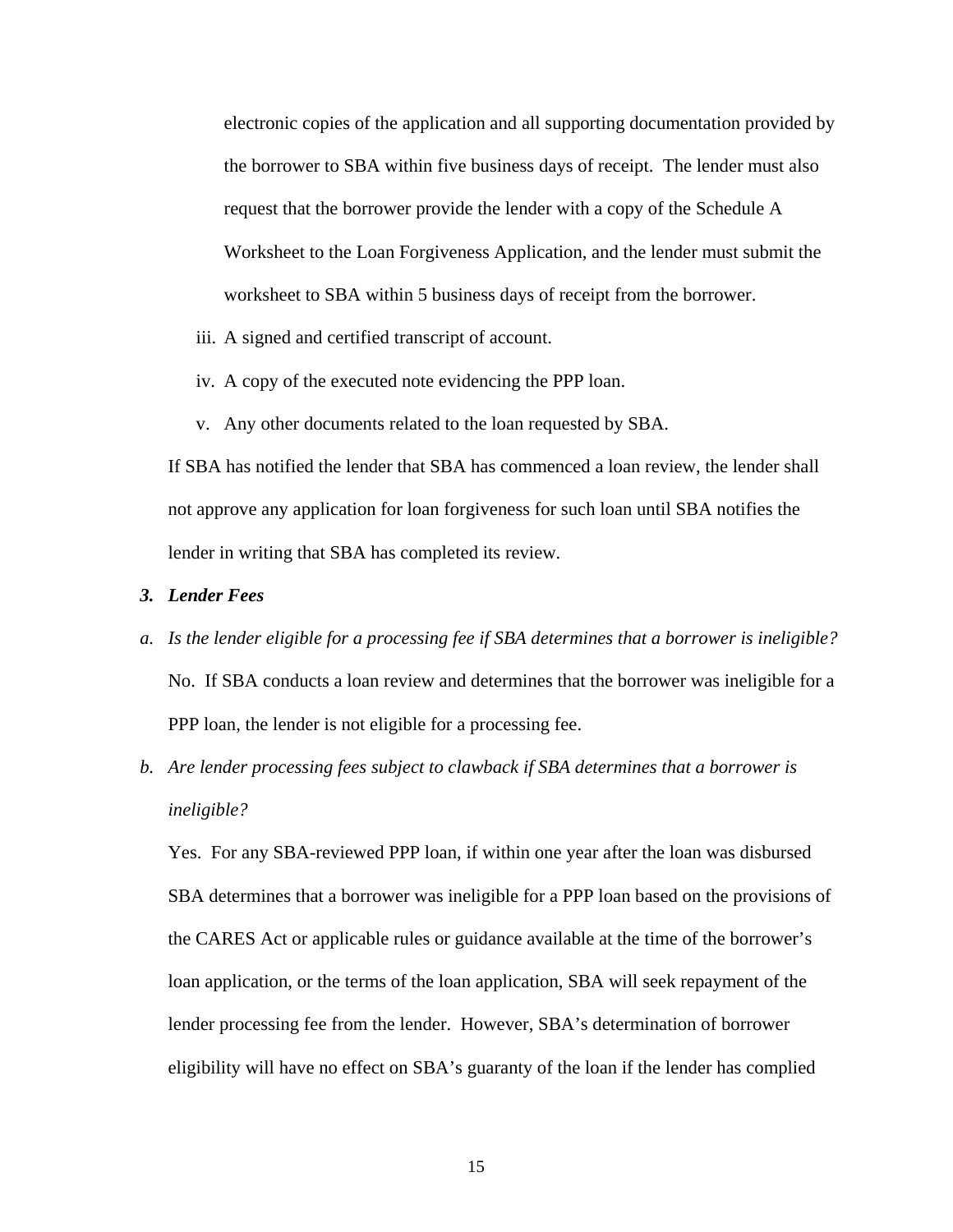with its obligations under section III.3.b of the First Interim Final Rule and the document collection and retention requirements described in the lender application form (SBA Form 2484).

*c. Are lender processing fees subject to clawback if a lender has not fulfilled its obligations under PPP regulations?*

Yes. If a lender fails to satisfy the requirements applicable to lenders that are set forth in section III.3.b of the First Interim Final Rule or the document collection and retention requirements described in the lender application form (SBA Form 2484), SBA will seek repayment of the lender processing fee from the lender and may determine that the loan is not eligible for a guaranty.

## **4.** *Additional Information*

SBA may provide further guidance, if needed, through SBA notices that will be posted on SBA's website at www.sba.gov. Questions on the Paycheck Protection Program may be directed to the Lender Relations Specialist in the local SBA Field Office. The local SBA Field Office may be found at https://www.sba.gov/tools/local-assistance/districtoffices.

# **Compliance with Executive Orders 12866, 12988, 13132, 13563, and 13771, the Paperwork Reduction Act (44 U.S.C. Ch. 35), and the Regulatory Flexibility Act (5 U.S.C. 601-612).**

#### Executive Orders 12866, 13563, and 13771

This interim final rule is economically significant for the purposes of Executive Orders 12866 and 13563, and is considered a major rule under the Congressional Review Act. SBA, however, is proceeding under the emergency provision at Executive Order 12866 Section  $6(a)(3)(D)$  based on the need to move expeditiously to mitigate the current economic conditions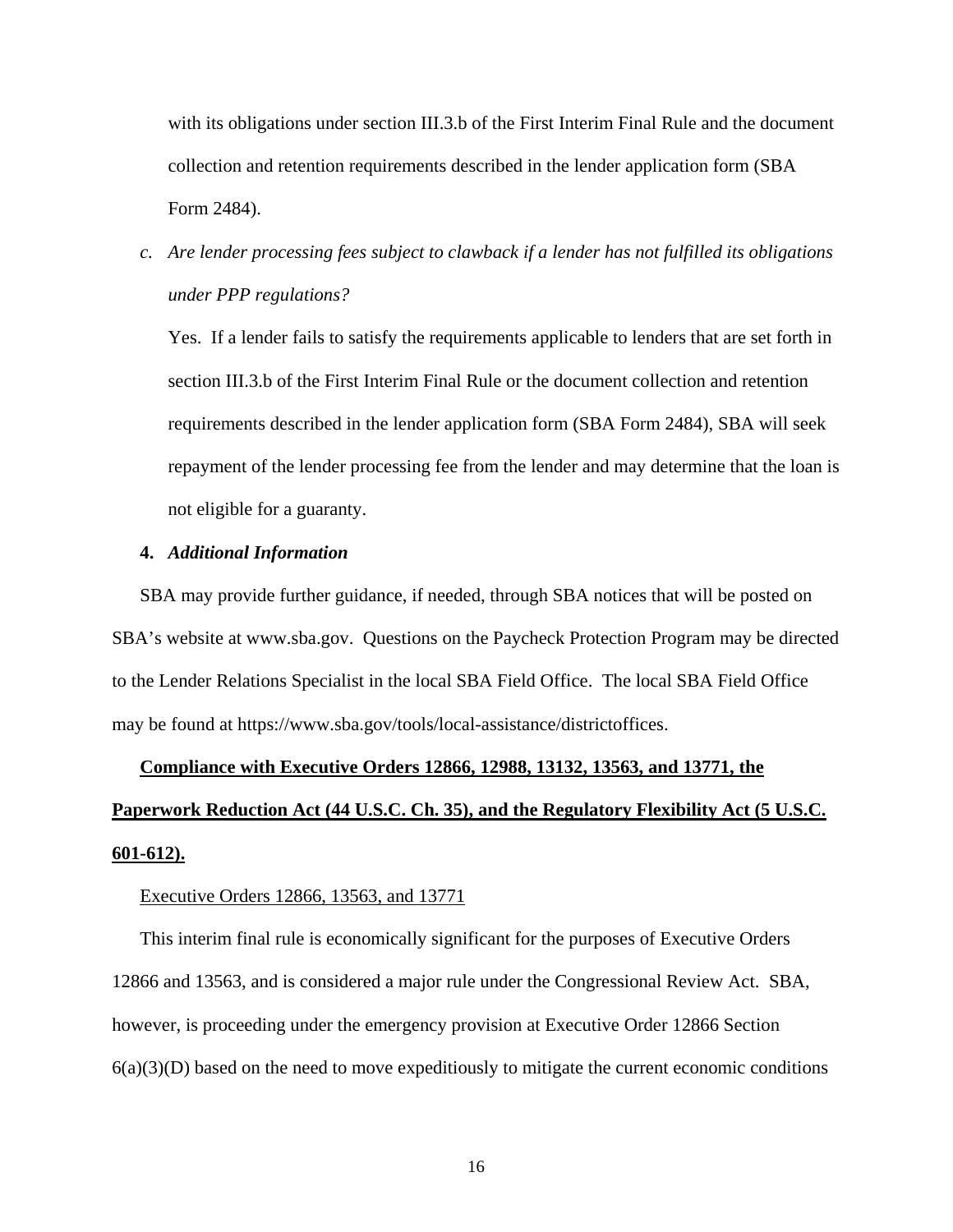arising from the COVID-19 emergency. This rule's designation under Executive Order 13771 will be informed by public comment.

#### Executive Order 12988

SBA has drafted this rule, to the extent practicable, in accordance with the standards set forth in section  $3(a)$  and  $3(b)(2)$  of Executive Order 12988, to minimize litigation, eliminate ambiguity, and reduce burden. The rule has no preemptive or retroactive effect.

#### Executive Order 13132

SBA has determined that this rule will not have substantial direct effects on the States, on the relationship between the National Government and the States, or on the distribution of power and responsibilities among the various layers of government. Therefore, SBA has determined that this rule has no federalism implications warranting preparation of a federalism assessment.

#### Paperwork Reduction Act, 44 U.S.C. Chapter 35

SBA has determined that this rule will impose a new reporting requirement on the lenders that are participating in the PPP. As discussed above, when a lender approves or denies a request for loan forgiveness, the lender must submit to SBA limited information from the borrower's Loan Forgiveness Application (SBA Form 3508 or lender's equivalent form), including the portion of the form used to calculate the total amount to be forgiven, as well as the schedule used to determine the borrower's payroll expenses. In addition, for those loans that SBA selects for review, the applicable lenders will be required to submit information to allow SBA to review the loans for borrower eligibility, loan amount eligibility, and loan forgiveness eligibility. SBA will submit the new reporting requirements to OMB for approval as a modification to the existing PPP information collection. This information collection is currently approved as an emergency request under OMB Control Number 3245-0407 until October 31, 2020.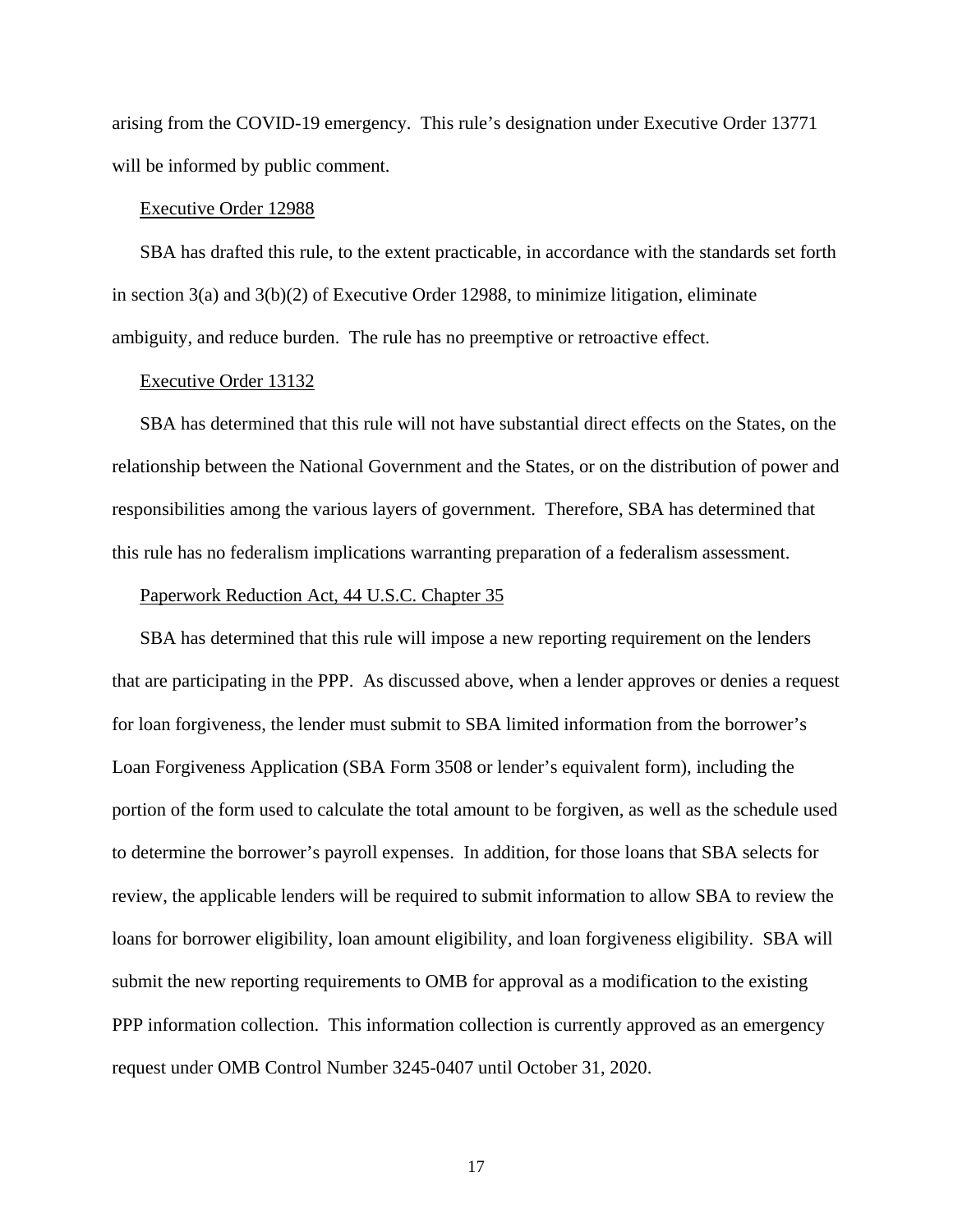## Regulatory Flexibility Act (RFA)

The Regulatory Flexibility Act (RFA) generally requires that when an agency issues a proposed rule, or a final rule pursuant to section 553(b) of the APA or another law, the agency must prepare a regulatory flexibility analysis that meets the requirements of the RFA and publish such analysis in the Federal Register. 5 U.S.C. 603, 604. Specifically, the RFA normally requires agencies to describe the impact of a rulemaking on small entities by providing a regulatory impact analysis. Such analysis must address the consideration of regulatory options that would lessen the economic effect of the rule on small entities. The RFA defines a "small entity" as (1) a proprietary firm meeting the size standards of the Small Business Administration (SBA); (2) a nonprofit organization that is not dominant in its field; or (3) a small government jurisdiction with a population of less than 50,000. 5 U.S.C. 601(3)–(6). Except for such small government jurisdictions, neither State nor local governments are "small entities." Similarly, for purposes of the RFA, individual persons are not small entities. The requirement to conduct a regulatory impact analysis does not apply if the head of the agency "certifies that the rule will not, if promulgated, have a significant economic impact on a substantial number of small entities." 5 U.S.C. 605(b). The agency must, however, publish the certification in the Federal Register at the time of publication of the rule, "along with a statement providing the factual basis for such certification." If the agency head has not waived the requirements for a regulatory flexibility analysis in accordance with the RFA's waiver provision, and no other RFA exception applies, the agency must prepare the regulatory flexibility analysis and publish it in the Federal Register at the time of promulgation or, if the rule is promulgated in response to an emergency that makes timely compliance impracticable, within 180 days of publication of the final rule. 5 U.S.C. 604(a), 608(b). Rules that are exempt from notice and comment are also exempt from the